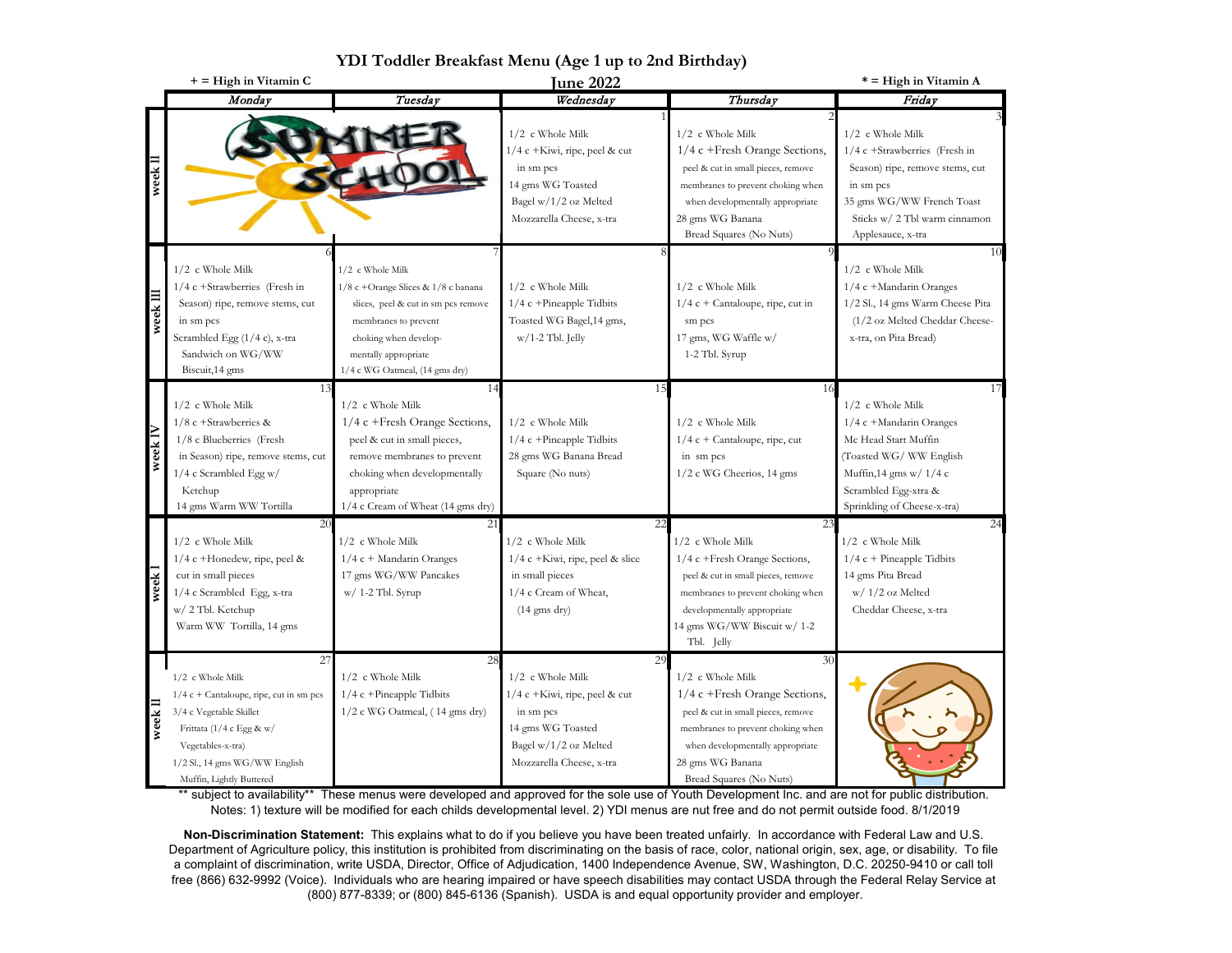|          | + = High in Vitamin C                                                 |                                           | <b>June 2022</b>                   |                                               | * = High in Vitamin A                                                     |
|----------|-----------------------------------------------------------------------|-------------------------------------------|------------------------------------|-----------------------------------------------|---------------------------------------------------------------------------|
|          | Monday                                                                | Tuesday                                   | Wednesdav                          | Thursdav                                      | Friday                                                                    |
|          |                                                                       |                                           |                                    | 1/2 c Whole Milk<br>2                         | 1/2 c Whole Milk<br>$\overline{c}$                                        |
|          |                                                                       |                                           | $1/2$ c Whole Milk                 | 3/4 c Beefaroni (1 oz grnd beef               | 1 oz Baked buttered Tilapia                                               |
|          |                                                                       |                                           | 1 oz Oven Baked Parmesan chicken   | oz Grnd Beef, 1/4 c                           | w/lemon pepper                                                            |
|          |                                                                       |                                           | (Thigh Meat)                       | 1/4 cWG Elbow Macaroni, &                     | 1/4 c Roasted Vegetables                                                  |
|          |                                                                       |                                           | 1/8 c Zucchini w/ onion, extra     | 1/4 c Tomato Jc, tomato, corn. Onion          | $(1/8$ c Red/New Potato,                                                  |
|          | ¥<br>$C\!\!\!\!O$                                                     | $\bullet$                                 | 1/8 c Fruit Cocktail, cut grapes   | 1/8 c * Sauteed Spinach w/ onion extra        | $1/8$ c *Carrot & Onion-x-tra)                                            |
|          |                                                                       |                                           | in half                            | $1/8$ c Sliced Apples (Dip in + PA jce)       | $1/8$ c +Honeydew, ripe, cut in sm pcs                                    |
|          |                                                                       |                                           | 1/2 Sl., 14 gms WG/WW Bread        | remove skin, steam, chill, cut in small po    | 14 gms WG/WW Dinner Roll                                                  |
|          |                                                                       |                                           | $1/2$ c Whole Milk<br>8            | $1/2$ c Whole Milk<br>9                       | $1/2$ c Whole Milk<br>10                                                  |
|          | 1/2 c Whole Milk                                                      | $1/2$ c Whole Milk                        | 1/2 Chicken Enchilada              | 1/2 Hamburger on 14 gms wwwg bun              | 1 c Tuna Casserole                                                        |
|          | $1/6$ Cottage Pie $(1\ 1/2)$ oz grnd beef                             | 1 oz Shredded BBQ                         | $(11/2)$ oz Chicken &              | (1 1/2 oz Meat, Pickles, onions               | $(11/2 \text{ oz Tuna}, 1/4 \text{ c*} \text{ p eas} \& \text{ carrots},$ |
|          | 1/4 c mash potato lf gravy                                            | Pork Sandwich on                          | Cheese, 14 gms WG Corn             | x-tra, Ketchup, Mustard)                      | 1/4 c WG Rotini Pasta                                                     |
| week III | 1/8 c * Steamed Broccoli, cut                                         | 14 gms WG/WW Bun                          | Tortilla & Mild Green Chile)       | 1/8 c Whole Kernal Corn                       | Bread Crumbs, x-tra & Sauce)                                              |
|          | in small pcs & well cooked                                            | 1/8 c *Carrot Sticks, Steam & chill       | 1/8 c *Zucchini w/ Onions, x-tra   | $1/8$ c +Honeydew or                          | 1/8 c +Strawberries (Fresh in                                             |
|          | 1/2 Sl. WG/WW Bread, 14 grms                                          | 1/8 c Fruit Cocktail, cut grapes          | $1/8$ c Pears (Fresh in season)    | Watermelon (In Season) ripe,                  | Season) ripe, remove stems, cut                                           |
|          |                                                                       | in half                                   | ripe, peel & cut in sm pcs         | peel & cut in sm pcs                          | in sm pcs                                                                 |
|          |                                                                       | 14                                        | 15                                 | 16                                            | $1/2$ c Whole Milk<br>17                                                  |
|          | $1/2$ c Whole Milk                                                    | $1/2$ c Whole Milk                        | $1/2$ c Whole Milk                 | $1/2$ c Whole Milk                            | 3/4 c *WG Penne Pasta w/ three cheeses                                    |
|          | 1/2 c Beef & Spaghetti                                                | 1 oz BBQ Chicken (8 pc)                   | 3/4 c Chile Con Carne              | 1 oz Beef Pot Roast                           | (1 1/2 oz Cheddar, Mozzarella, shredded                                   |
|          | Casserole (1 1/2 oz                                                   | $1/8$ c * Green Beans, cut                | $(11/2 \text{ oz }$ Ground Turkey, | 1/8 c Oven Baked Potatoes                     | Parmesan & *Sauce extra)                                                  |
| week IV  | meat, 1/4 c *Sauce,                                                   | in small pcs & well cooked                | 1/4 c Red Beans & *Sauce)          | 1/8 c * Steamed Carrots, cut in               | 1/8 c Sauteéd Spinach w/ Onion-x-tra                                      |
|          | and 1/4 c WG Spaghetti                                                | 1/8 c Diced Peaches                       | $1/8$ c +Kiwi, ripe, peel & cut    | small pcs, well cooked                        | 1/8 c Honeydew, ripe, peel & cut in sm pcs                                |
|          | Noodles)                                                              | 1/2 Sl., 14 gms, WW/WG Bread,             | 17 gms Corn Bread                  | 1/2 Sl., 14 gms WG/WW                         | 14 gms WG Bread Stick w/ garlic butter                                    |
|          | $1/8$ c Pears                                                         | Lightly Buttered (if desired)             |                                    | Bread                                         | Vegetable, Dip & Tortilla                                                 |
|          | 20                                                                    | $1/2$ c Whole Milk<br>21                  | 22                                 | $1/2$ c Whole Milk<br>23                      | $1/2$ c Whole Milk<br>24                                                  |
|          | $1/2$ c Whole Milk                                                    | 1 oz Teriyaki Chicken (8 pc)              | $1/2$ c Whole Milk                 | Pizza Pup-1 1/2 oz Grnd Beef on 14 grn        | Bean Burrito on 14 gms Warm                                               |
|          | 1/2 c Spanish Rice and Beef                                           | well cooked & deboned                     | 1 oz Pork Loin, cook til tender    | Bun w/ a Sprinkling of mozzerella             | WW Tortilla (1/2 c Refried beans                                          |
|          | $(11/2 \text{ oz} \text{ grnd} \text{ beef} \text{WG} \text{ brown})$ | 1/2 c Broccoli & Stir Fry Noodles         | cut in sm pcs                      | Cheese, x-tra & *sauce extra (see recipe      | & Sprnkl of Monterey jack cheese extra)                                   |
| week     | Rice and 1/4 c *vegetable)                                            | $(1/4$ c WG spaghetti noodles stir        | $1/8$ c Peas                       | 1/8 c Green Beans w/ Sauteed onion extr       | 2 Tbl. * Tomato Salsa, x-tra no lett or tom                               |
|          | 1/8 c Calabacitas w/ onion, x-tra                                     | Fried $w/1/4$ c * Broccoli, cut up in sm  | $1/8$ c +Cantaloupe, ripe, cut in  | 1/8 c Sliced Apples (Dip in                   | 1/8 c Spinach w/ Onion-x-tra                                              |
|          | 1/8 c *Diced Peaches                                                  | pcs, cook until soft & green onions x-tra | sm pcs                             | +PA Juice-x-tra) remove skin,                 | 1/8 c +Strawberries (Fresh in                                             |
|          | (See recipes for amounts)                                             | 1/8 c Banana Chunks (Dip in PA juice)     | 1/2 Sl., 14 gms, WG/WW Bread       | Steam, Chill, peel & cut in small pcs.        | Season) ripe, remove stems, cut in sm pcs                                 |
|          | 27                                                                    | $1/2$ c Whole Milk<br>28                  | 29                                 | $1/2$ c Whole Milk<br>30                      |                                                                           |
|          | $1/2$ c Whole Milk                                                    | Bean Tostada w/ 1/2 c homemade            | $1/2$ c Whole Milk                 | 3/4 c Beefaroni (1 oz grnd beef               |                                                                           |
| week l   | Sloppy Joe on a 14 gms                                                | Refried Beans & a Sprnkl of cheddar       | 1 oz Oven Baked Parmesan chicken   | oz Grnd Beef, 1/4 c                           |                                                                           |
|          | $WG/WW$ Bun (1/3 c                                                    | Cheese, x-tra on WG tostada shell (14gr   | (Thigh Meat)                       | 1/4 cWG Elbow Macaroni, &                     |                                                                           |
|          | Meat Mixture= $2 \text{ oz}$ )                                        | No Lettuce & Tomato                       | 1/8 c Zucchini w/ onion, extra     | 1/4 c Tomato Jc, tomato, corn. Onion          |                                                                           |
|          | 1/8 *Fresh Steamed Broccoli, cut                                      | 2 Tbl. *Tomato Salsa, x-tra               | 1/8 c Fruit Cocktail, cut grapes   | 1/8 c * Sauteed Spinach w/ onion extra        |                                                                           |
|          | in sm pcs & well cooked                                               | 1/8 c Green Beans w/ Onions, x-tra        | in half                            | $1/8$ c Sliced Apples (Dip in + PA jce)       |                                                                           |
|          | 1/8 c +Mandarin Oranges                                               | 1/8 c Applesauce                          | $1/2$ Sl., 14 gms WG/WW Bread      | remove skin, steam, chill, cut in small pcs e |                                                                           |

**YDI Toddler Lunch Menu (Age 1 up to 2nd Birthday)**

\*\* subject to availability\*\* These menus were developed and approved for the sole use of Youth Development Inc. and are not for public distribution. Notes: 1) texture will be modified for each childs developmental level. 2) YDI menus are nut free and do not permit outside food. 8/1/2019

**Non-Discrimination Statement:** This explains what to do if you believe you have been treated unfairly. In accordance with Federal Law and U.S. Department of Agriculture policy, this institution is prohibited from discriminating on the basis of race, color, national origin, sex, age, or disability. To file a complaint of discrimination, write USDA, Director, Office of Adjudication, 1400 Independence Avenue, SW, Washington, D.C. 20250-9410 or call toll free (866) 632-9992 (Voice). Individuals who are hearing impaired or have speech disabilities may contact USDA through the Federal Relay Service at (800) 877-8339; or (800) 845-6136 (Spanish). USDA is and equal opportunity provider and employer.